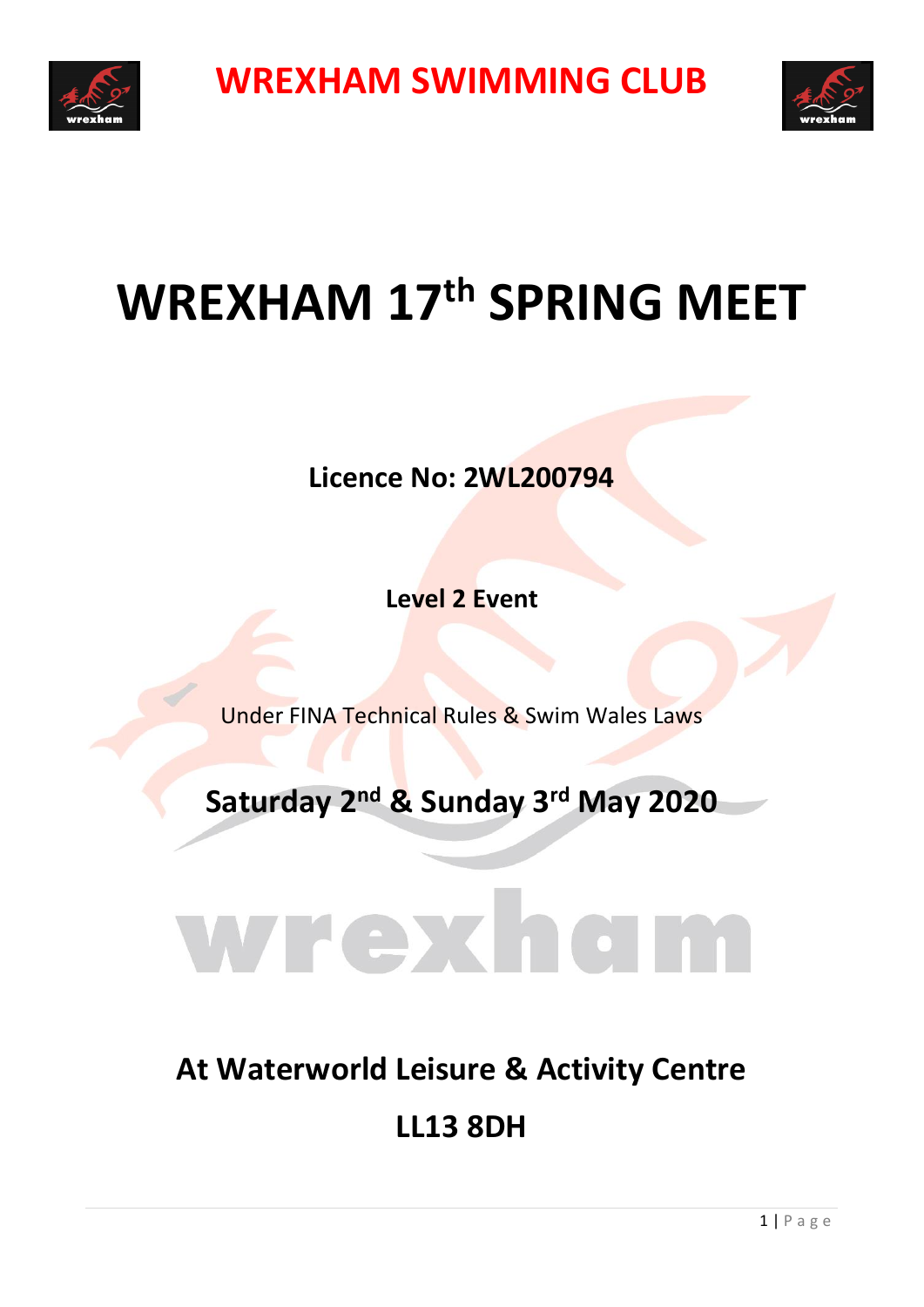



## **WREXHAM 17th SPRING MEET**

Under FINA Technical Rules and Swim Wales Laws

Saturday 2<sup>nd</sup> & Sunday 3<sup>rd</sup> May 2020

(Please note that three sessions will be held on both Saturday and Sunday)

This is a Level 2 Licenced Meet

**VENUE:** Waterworld Leisure & Activity Centre, Holt Street, LL13 8DH.

**POOL:** 25m, 6 lane deck level pool with anti-turbulence lane ropes and starting blocks with adjustable footrests and backstroke start wedges.

**TIMING:** Electronic timing with manual back up in the event of breakdown.

**AGE GROUPS:** 9, 10, 11, 12, 13, 14, 15 yrs/over

(Age on second day of Meet i.e. Sunday 3 rd May 2020 – Minimum age on second day of swim 9 years)

**EVENTS:**

- Girls/Boys 9yrs 50m, 100m and 200m all strokes plus \*400m freestyle and 100 I.M.
- Girls/Boys 10yrs 50m, 100m and 200m all strokes plus \*400m freestyle, 200 I.M. and 400 I.M.
- Girls/Boys 11yrs 50m, 100m and 200m all strokes plus \*400m freestyle, 200 I.M. and 400 I.M.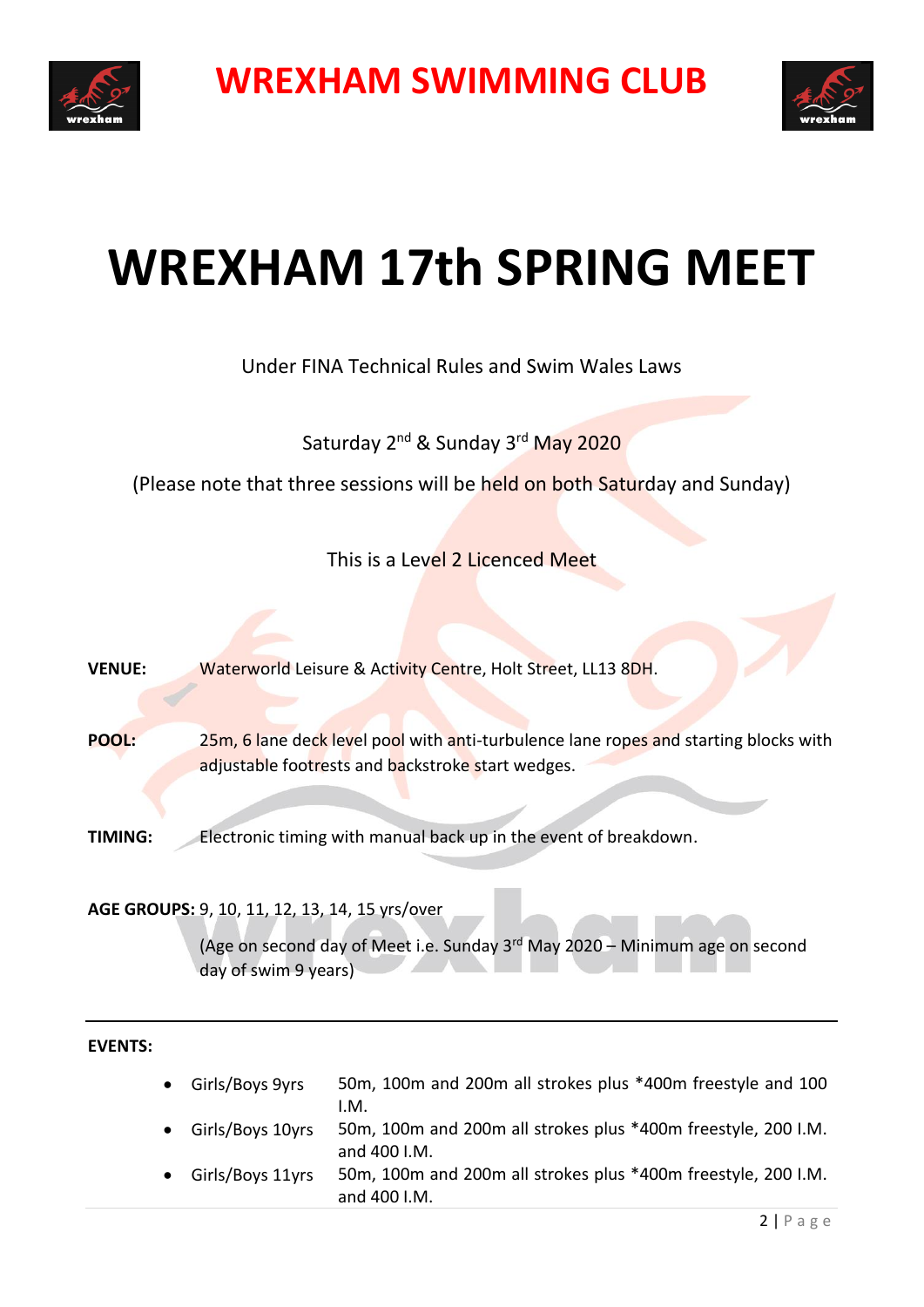



- Girls/Boys 12yrs 50m, 100m and 200m all strokes plus \*400m, \*800m and \*1500m freestyle and 200 I.M. and 400 I.M.
- Girls/Boys 13yrs 50m, 100m and 200m all strokes plus \*400m, \*800m and \*1500m freestyle and 200 I.M. and 400 I.M.
- Girls/Boys 14yrs 50m, 100m and 200m all strokes plus \*400m, \*800m and \*1500m freestyle and 200 I.M. and 400 I.M.
- Girls/Boys 15yrs/over 50m, 100m and 200m all strokes plus \*400m, \*800m and \*1500m freestyle and 200 I.M. and 400 I.M.

\* The 400m freestyle will be restricted to 5 heats, whilst the 800m and 1500m freestyle will be restricted to 2 heats per event. Entries for these events will only be confirmed once the closing date for the Meet has passed.

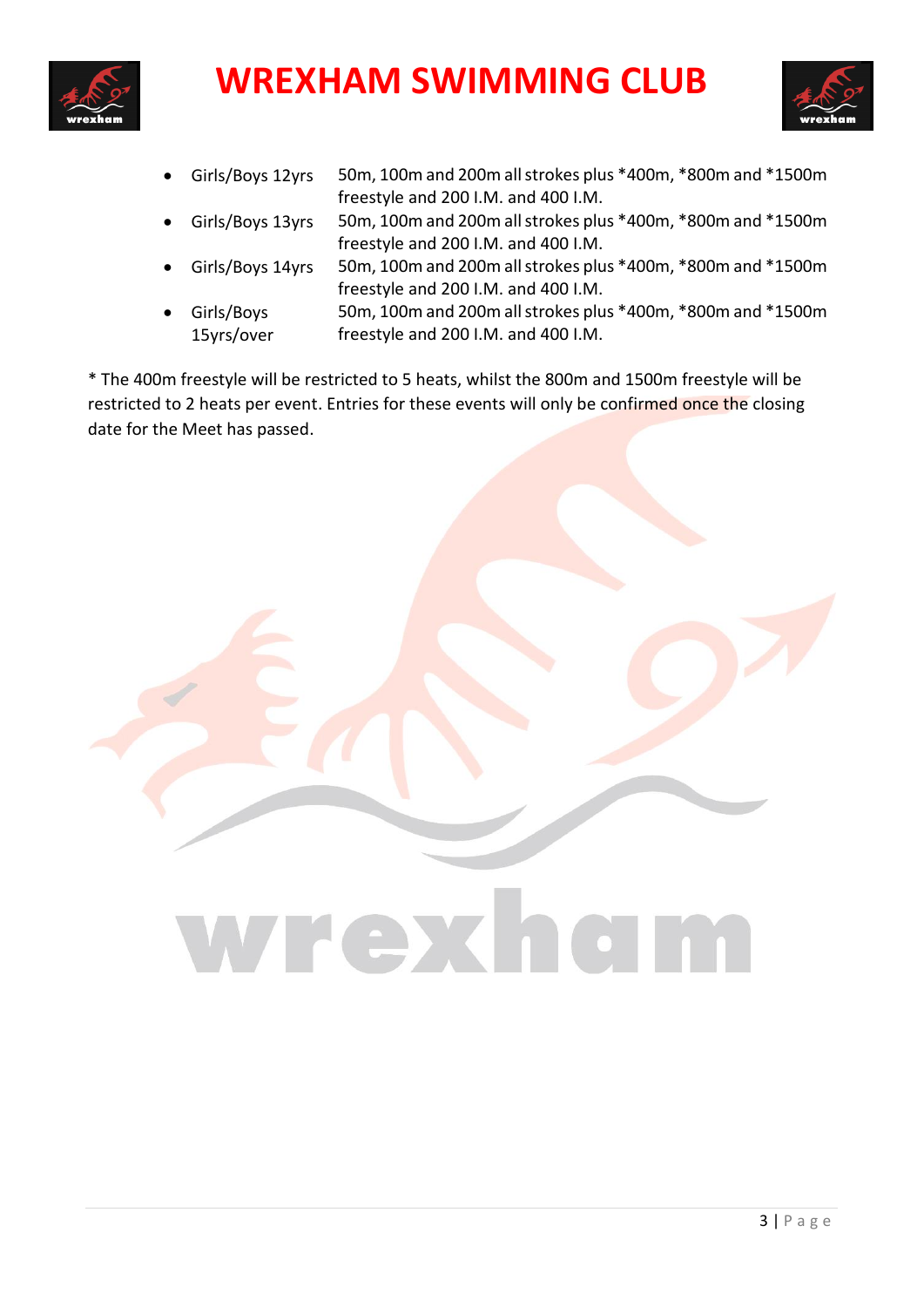



#### **MEET CONDITIONS**

**ENTRIES** All competitors must be members of an affiliated club, amateurs as defined by Swim Wales or the ASA Laws and hold a valid Swim Wales/ASA membership number.

> There are qualification and consideration times, which comply with meet licensing; see page 9.

Please see page 8 for further details as to how events will be run.

Where possible entries should be submitted electronically using the Hy-tek Team Manager software. The event file for input into Team Manager is available on request from Louise Wilson (Email: [loubyrw71@gmail.com\)](mailto:loubyrw71@gmail.com). Entries are also to be submitted to the above email address.

Alternatively, entries can be made manually using the attached proforma on page 13, however please note that the entry fees are less if entered electronically.

No refunds will be made for withdrawals after the closing date other than on medical grounds. A medical note must be provided following the closing date up to the point of the Meet start date.

**ENTRY FEES** Entry Fees for each event is £5.00 for an electronic entry or £5.50 for a manual entry per event, apart from the 800m and 1500m freestyle events, where the entry fee is £7.50 for an electronic entry and £8.00 for a manual entry.

> Electronic Payment is preferred: Wrexham Swimming Club Sort Code: 40-16-02 Account Number: 01857061 Reference: SPR followed by your Club's code

**CLOSING DATE** Closing date for entries is **27th March 2020**. Entries will be accepted in line with the qualification and consideration times outlined on pages 10-11 and will be subject to the conditions as outlined on page 9 of this Meet pack. **Clubs will be notified of their confirmed entries following the closing date for the Meet.**

> Entries received after this date cannot be guaranteed for consideration, unless it is a mistake on our part.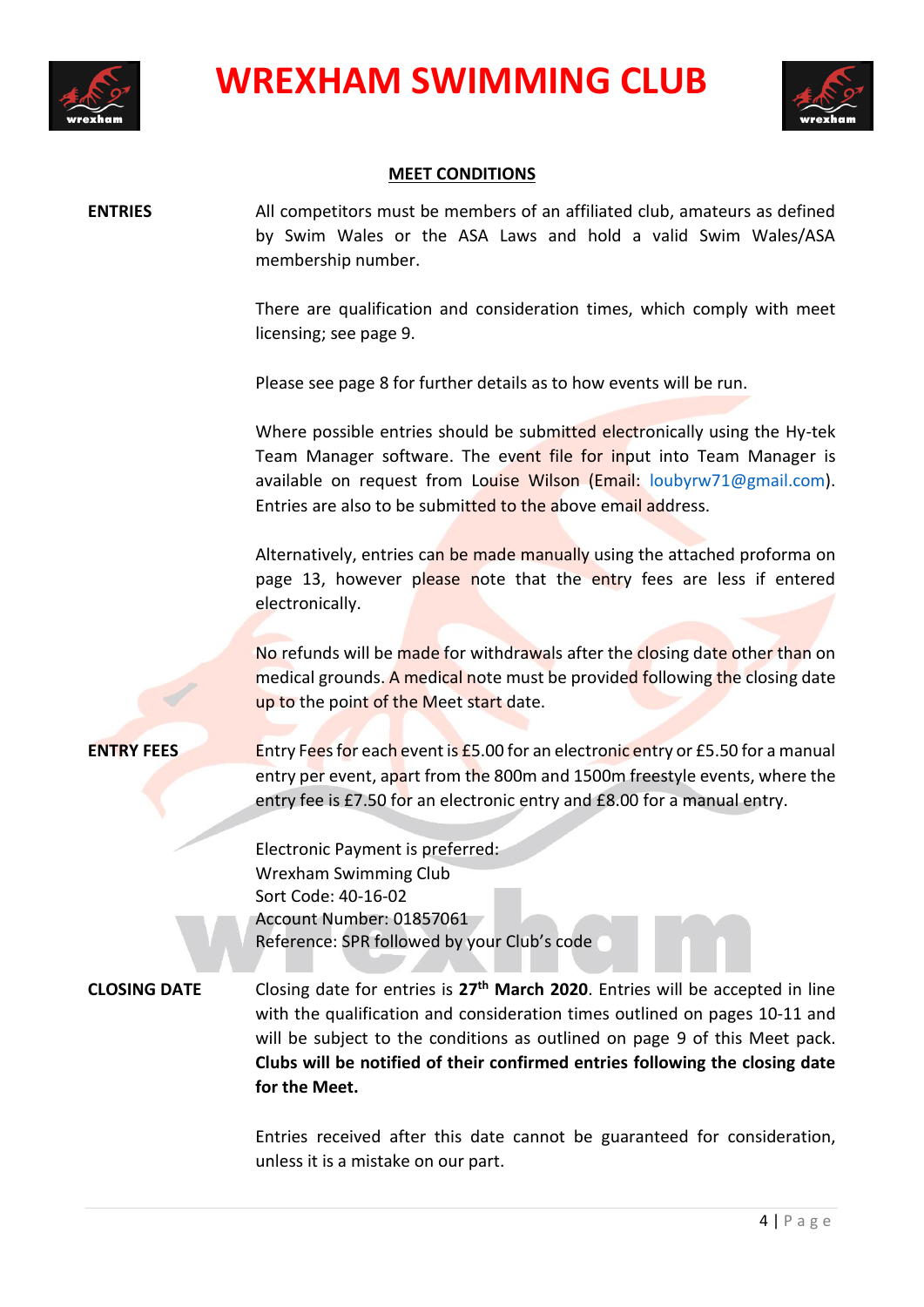



| <b>MEDAL/AWARDS</b>  | Medals are awarded to the first six finalists in each individual age group.                                                                                                                                                |
|----------------------|----------------------------------------------------------------------------------------------------------------------------------------------------------------------------------------------------------------------------|
|                      | Awards for top Girl and Boy in each individual age group.                                                                                                                                                                  |
|                      | Please note that medals will be presented throughout each session at the<br>Medals Table, whilst the Awards for top Girl and Boy will be presented at the<br>end of the Meet.                                              |
| <b>SESSION TIMES</b> | Session Times and Warm-Up Schedule will be confirmed once all entries have<br>been processed.                                                                                                                              |
|                      | Participating Clubs will receive notification of final meet details and session<br>times prior to the event.                                                                                                               |
|                      | Whilst we will make every effort to adhere to the published programme of<br>events, Wrexham Swimming Club reserve the right to make any changes<br>found necessary during the Meet.                                        |
| <b>SEEDING</b>       | All events will be swum in heats, slowest to fastest, with every heat being<br>spearheaded. All events are Heat Declared Winner.                                                                                           |
| <b>STARTS</b>        | Over the top starts, where necessary or appropriate, will be used during this<br>Meet.                                                                                                                                     |
|                      | Swimmers must have attained the standard of the Competitive Start Award<br>in order to start from the blocks; this is the responsibility of the club coach.                                                                |
|                      | Swimmers who have not attained the standard of the Competitive Start<br>Award must lower themselves over the side into the water, on the long<br>whistle of the Referee before starting at an appropriate place.           |
| <b>COACH PASSES</b>  | Coaches passes are £12 (2-day pass), to include programmes and results<br>sheets. Coach passes must be ordered in advance using the form on page 12.<br>Passes must always be worn when poolside or in the changing areas. |
|                      | Poolside access will be restricted to competitors, officials and coaches with<br>passes.                                                                                                                                   |
|                      | It is the responsibility of the visiting clubs to make sure all Coaches/Team<br>Managers who will be poolside are DBS checked.                                                                                             |
| <b>OFFICIALS</b>     | In order to be able to run a successful Meet we need Visiting Clubs to provide<br>officials.                                                                                                                               |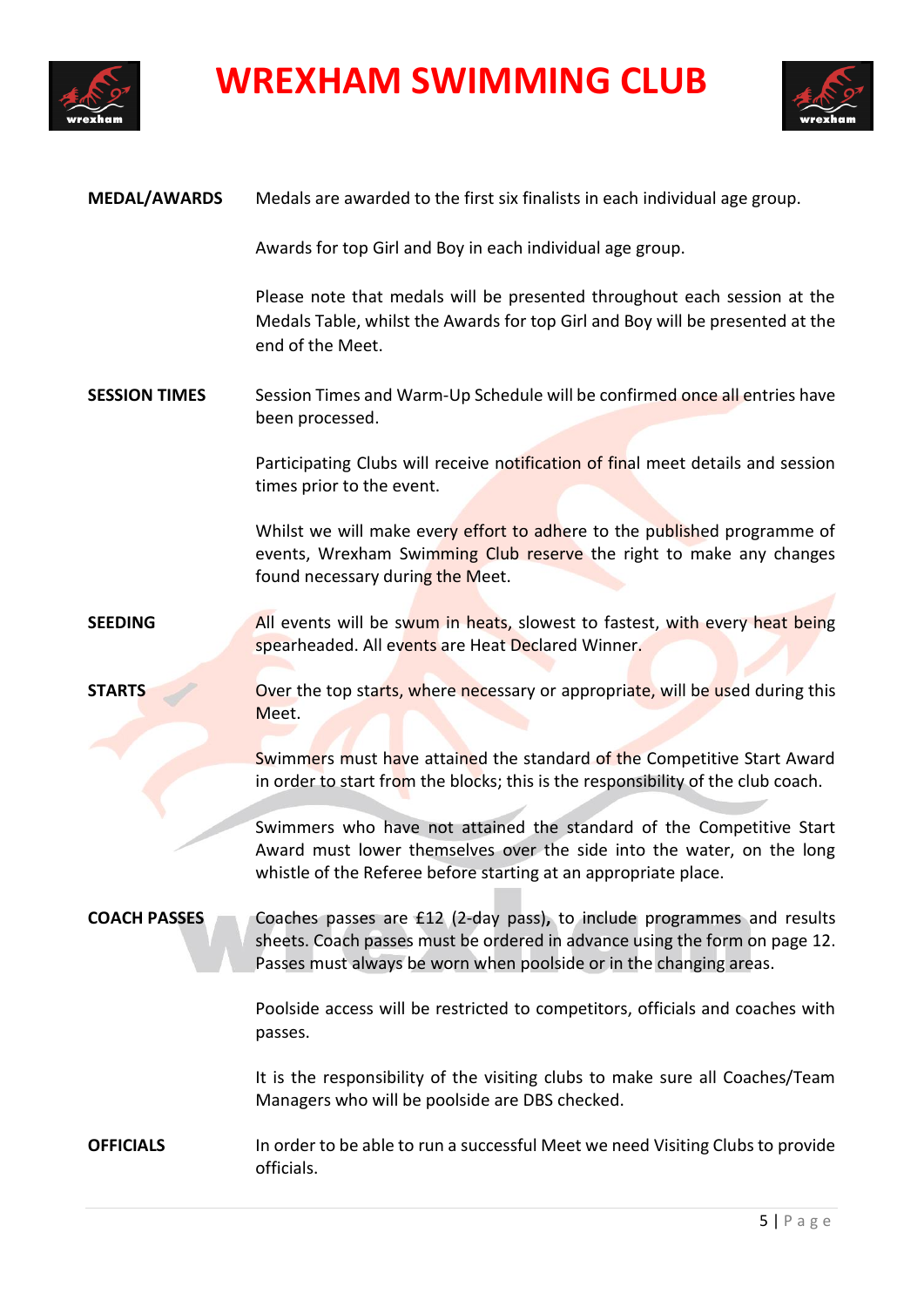



For those Clubs entering the Meet with between 5 and 9 swimmers, we are requesting that you provide a minimum of 1 official (J1 standard or above) per session, whilst those Clubs entering with more than 10 swimmers are requested to provide a minimum of 2 qualified officials (J1 standard or above) per session.

We will provide parking refunds, a donation towards lunch and a small gift at the end of the day for any officials helping with 2 or more sessions. Plus, if your Club does meet the minimum requirements in respect to the provision of officials (as outlined above), your club will be reimbursed the cost of the coaches passes that you have purchased following the Meet.

Please note that we use Swim Meet to help organise officials for our Galas. Swim Meet allows officials to tell us what session they are available for, put in any special requests e.g. specific jobs etc. and if for whatever reason officials become unable or wish to change the session there are officiating in, they can simply go back to the link and make the change. By using Swim Meet it makes the process much clearer and easier for everyone involved.

Swim Meet can be accessed at this link: [https://www.swim](https://www.swim-meet.com/Availability/)[meet.com/Availability/](https://www.swim-meet.com/Availability/)

- **MARSHALLING** Swimmers must make themselves available to marshalling at least 2 events prior to their event. Please do not rely on the public address system for announcements.
- **SPECTATORS** E5.00 entry for all or part of the day, including programme.

**CAR PARKING** There is ample car parking spaces around the Centre, with long stay parking, within easy walking distance.

**REFRESHMENTS** There is a café on site. There are also vending machines in the Centre and local shops/supermarkets in close vicinity of the Centre available for food and refreshments.

**JEWELLERY** For safety and security reasons, the wearing of jewellery is not permitted while in the water during warm-ups / swim-downs and / or competition. This includes watches, necklaces, chains, bangles, wrist bands, ear-rings (except studs), and rings (except wedding bands).

> Wrexham Swimming Club will not be responsible for any jewellery brought to events and will not be liable if such jewellery is lost or damaged. All Valuables/clothing etc left in the changing areas will be entirely at the owner's risk.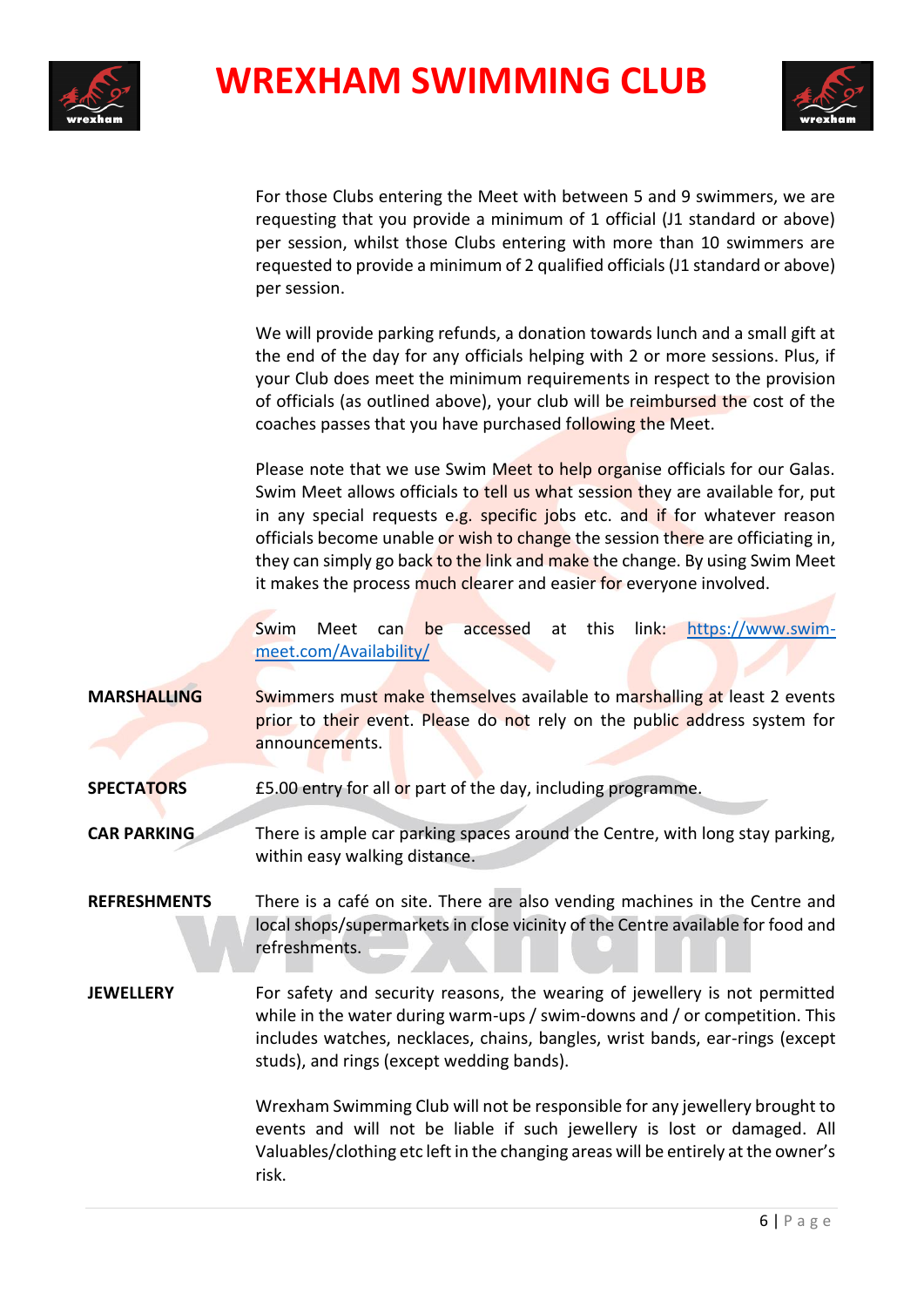



#### **UNACCEPTABLE BEHAVIOUR**

Behaviour becomes "unacceptable" when it is considered "Offensive" to others; this includes, but is not limited to, the following:

Theft, wilful damage to property and / or equipment, acts of vandalism, abuse of alcohol and / or drugs, bullying, offensive language, aggressive / violent acts, threatening behaviour, all breaches of safety practices, failure to comply with instructions / directions, actions that bring the sport of swimming into disrepute.

Please note that changing on Poolside is considered inappropriate and therefore not permitted. Any swimmer seen to be changing on Poolside will be asked to move immediately to the designated changing areas at the Centre.

**MOBILE PHONES** Mobile phones must not be used in the changing areas at the Centre. Any swimmer using phones in this area or having them on display will be reported to their coaches and removed from the Meet.

#### **PHOTOGRAPHY** This competition involves children under the age of 18 years of age it is a mandatory meet license requirement that all persons (including competitors / officials / volunteers / spectators), wishing to engage in any kind of photographic activity including video, zoom, close range photography, irrespective of the nature of the device / equipment used for taking / recording such images must register their details with the event management in advance of taking any images.

People wishing to register their details may be asked to provide proof of identity.

#### **HEALTH & SAFETY** The health, safety and wellbeing of all swimmers, officials, volunteers, spectators and visitors is paramount  $-$  all Health and Safety rules / regulations/ requirements must always be complied with.

A full risk assessment will be carried out in accordance with the Swim Wales Meet License Report Pack.

A copy of the Pool Operating Procedures and / or the Normal Operating Procedures & Emergency Action Plan for the Centre has been obtained in advance and will be available throughout the duration of Meet.

All swimmers, officials, volunteers, spectators, and visitors are required, at all times, to abide by the rules set out in the Centre's Pool Operating Procedures and / or the Normal Operating Procedures & Emergency Action Plan.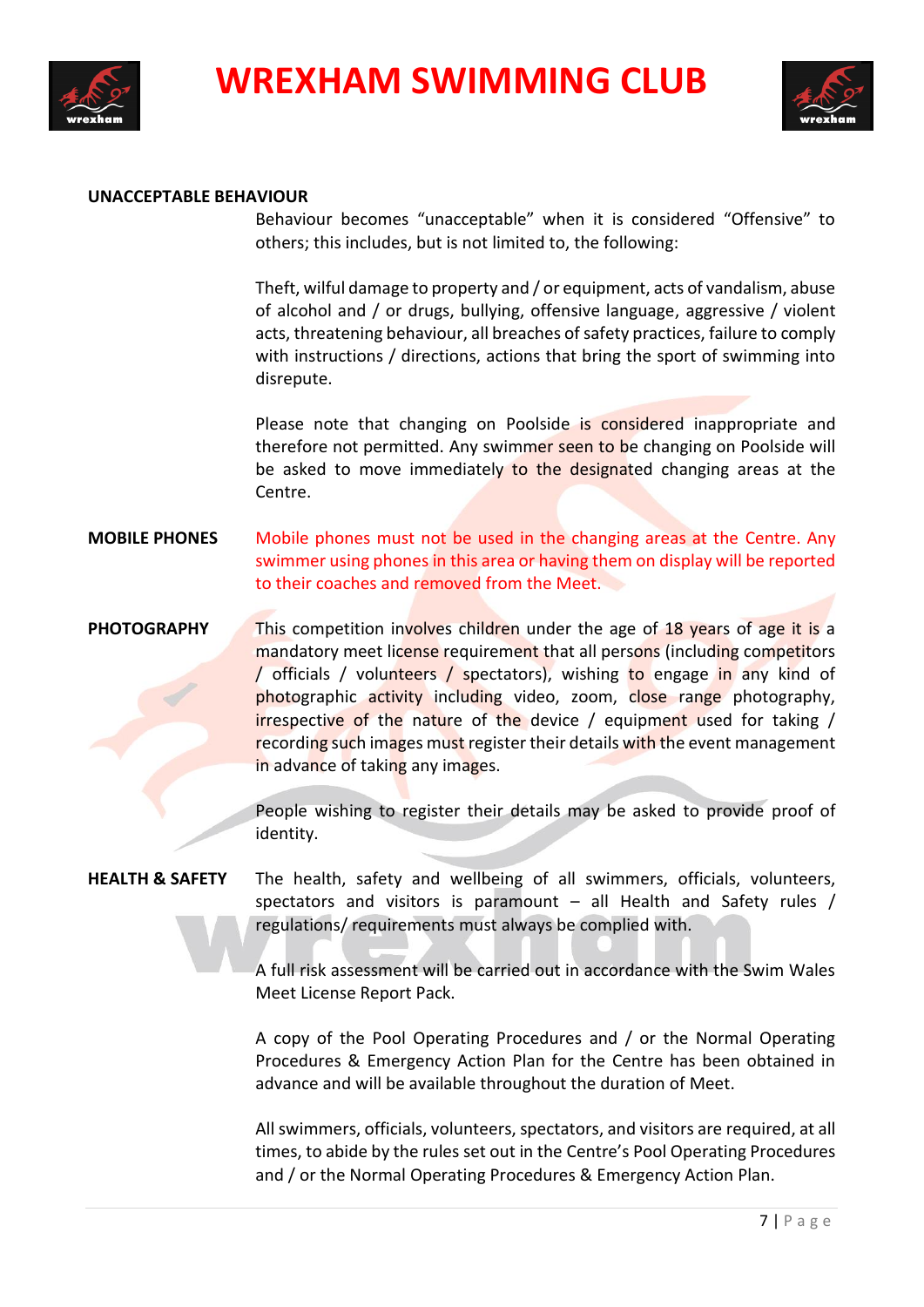



#### **PROGRAMME OF EVENTS**

| Saturday 4 <sup>th</sup> May 2019 | Sunday 5th May 2019                |
|-----------------------------------|------------------------------------|
| <b>Session 1 (am)</b>             | <b>Session 4 (am)</b>              |
| Boys 100m Freestyle               | Girls 100m Freestyle               |
| Girls 10yrs & over 400m IM        | Boys 10yrs & over 400m IM          |
| Boys 9yrs 100m IM                 | Girls 9yrs 100m IM                 |
| Girls 200m Butterfly              | Boys 200m Butterfly                |
| Boys 50m Backstroke               | Girls 50m Backstroke               |
| Girls 200m Breaststroke           | <b>Boys 200m Breaststroke</b>      |
| <b>Session 2 (pm)</b>             | <b>Session 5 (pm)</b>              |
| Girls 100m Butterfly              | <b>Boys 100m Butterfly</b>         |
| Boys 50m Freestyle                | Girls 50m Freestyle                |
| Girls 100m Breaststroke           | Boys 100m Breaststroke             |
| Boys 200m Backstroke              | Girls 200m Backstroke              |
| Girls 50m Breaststroke            | Boys 50m Breaststroke              |
| Boys 12yrs & over 1500m Freestyle | Girls 12yrs & over 1500m Freestyle |
| Girls 12yrs & over 800m Freestyle | Boys 12yrs & over 800m Freestyle   |
| <b>Session 3 (Evening)</b>        | <b>Sessions 6 (Evening)</b>        |
| Boys 400m Freestyle               | Girls 400m Freestyle               |
| Girls 10yrs & over 200m IM        | Boys 10yrs & over 200m IM          |
| Boys 100m Backstroke              | Girls 100m Backstroke              |
| Girls 200m Freestyle              | Boys 200m Freestyle                |
| Boys 50m Butterfly                | Girls 50m Butterfly                |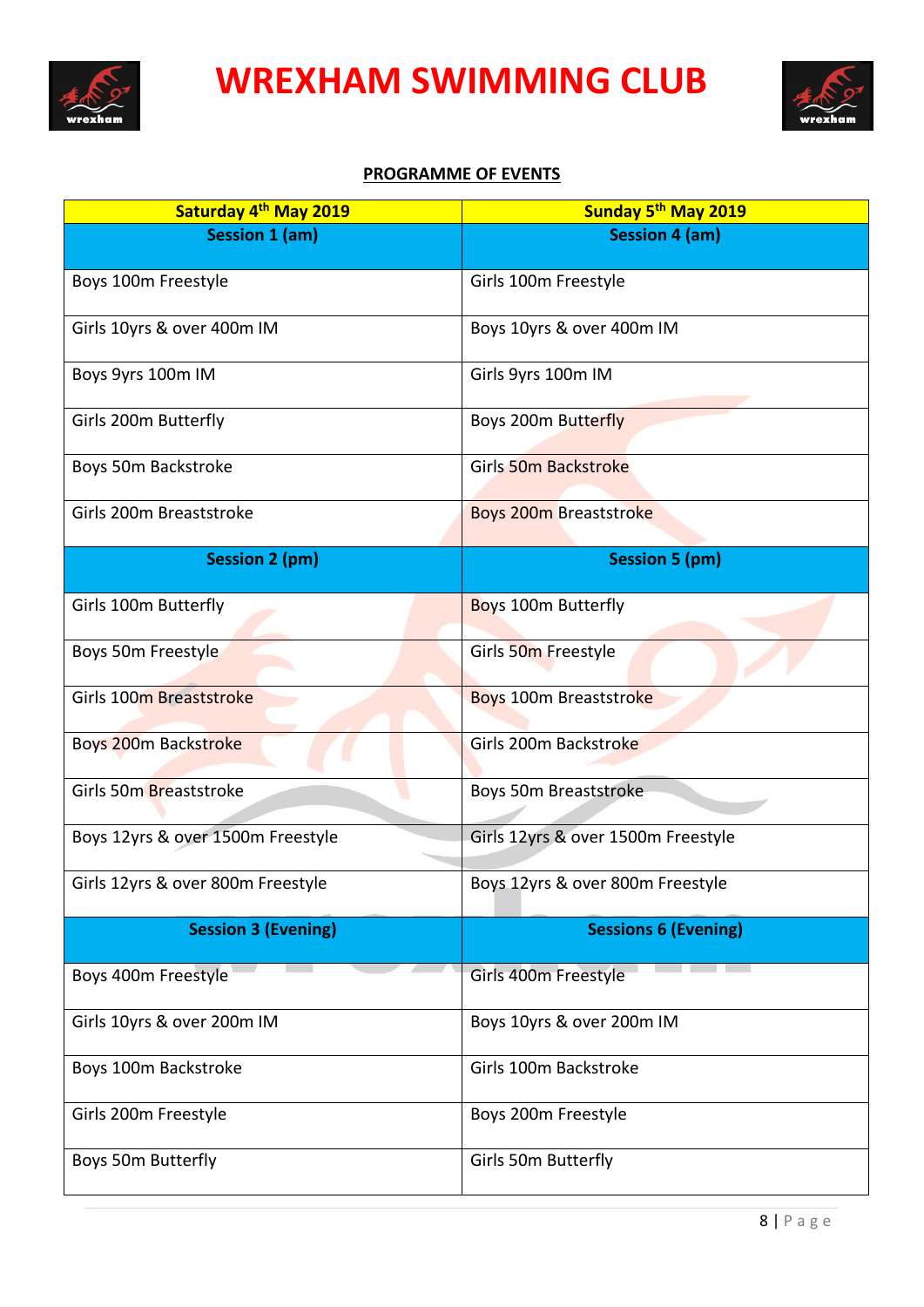



#### **QUALIFICATION TIMES/CONSIDERATION TIMES**

- 1. Swimmers who have achieved the qualification times as outlined below (on pages 10 & 11) are automatically eligible to compete in the relevant event, subject to the following conditions:
	- a. The number of competitors for the event does not exceed the maximum number of heats allocated to that event.
	- b. Acceptance does not extend the duration of the session beyond the session time limit imposed by the Swim Wales Meet Licence.
- 2. Swimmers who have achieved the consideration times as outlined below (on pages 10 & 11) may be accepted subject to the conditions as listed above.
- 3. Qualification and consideration times must have been obtained at a Licenced Meet.
- 4. Should any of the entry conditions be breached, as above, for example the number of competitors for the events exceeds the maximum number of heats allocated to that event, then Wrexham Swimming Club reserve the right to reject entries, based on the entry time i.e. those will slower entry times may not be accepted for an event.
- 5. **Clubs will be notified of their confirmed entries following the closing date for the Meet.**

# WFEX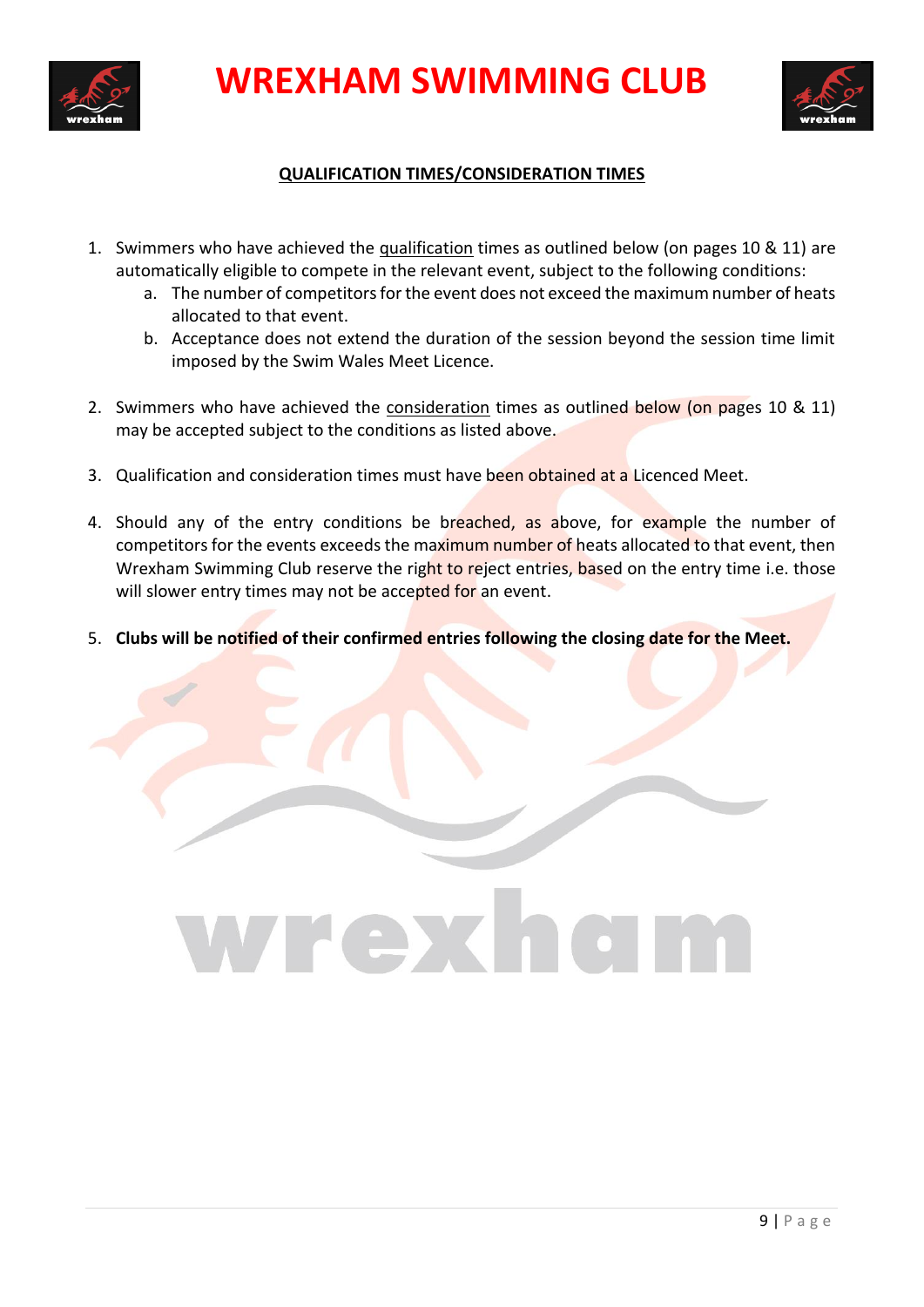



| $\ddot{}$         |                     |         |         |         | <b>GIRLS</b> |         |         |              |
|-------------------|---------------------|---------|---------|---------|--------------|---------|---------|--------------|
| <b>Event</b>      | QTs &<br><b>CTs</b> | 9       | 10      | 11      | 12           | 13      | 14      | 15 &<br>Over |
| <b>50m Free</b>   | QT                  | 00:48.5 | 00:45.5 | 00:42.5 | 00:39.9      | 00:37.7 | 00:36.2 | 00:35.2      |
|                   | <b>CT</b>           | 00:50.9 | 00:47.8 | 00:44.6 | 00:41.9      | 00:39.6 | 00:38.0 | 00:37.0      |
| 100m Free         | QT                  | 01:49.1 | 01:40.1 | 01:31.8 | 01:25.7      | 01:21.1 | 01:17.8 | 01:15.9      |
|                   | <b>CT</b>           | 01:54.6 | 01:45.1 | 01:36.4 | 01:30.0      | 01:25.2 | 01:21.7 | 01:19.7      |
| 200m Free         | QT                  | 03:52.8 | 03:34.0 | 03:18.2 | 03:04.7      | 02:54.3 | 02:47.6 | 02:43.2      |
|                   | <b>CT</b>           | 04:04.4 | 03:44.7 | 03:28.1 | 03:13.9      | 03:03.0 | 02:56.0 | 02:51.4      |
| 400m Free         | QT                  | 08:25.6 | 07:33.2 | 06:52.9 | 06:25.1      | 06:04.3 | 05:50.4 | 05:40.9      |
|                   | СT                  | 08:50.9 | 07:55.9 | 07:13.5 | 06:44.4      | 06:22.5 | 06:07.9 | 05:57.9      |
| 800m Free (12     | QT                  |         |         |         | 13:16.2      | 12:27.9 | 11:58.7 | 11:42.1      |
| & over)           | <b>CT</b>           |         |         |         | 13:56.0      | 13:05.3 | 12:34.6 | 12:17.2      |
| 1500m Free (12    | QT                  |         |         |         | 25:36.3      | 24:03.0 | 23:21.4 | 22:40.3      |
| & over)           | <b>CT</b>           |         |         |         | 26:53.1      | 25:15.1 | 24:31.5 | 23:48.3      |
| <b>50m Breast</b> | QT                  | 01:03.4 | 00:58.8 | 00:54.3 | 00:50.6      | 00:47.6 | 00:45.4 | 00:44.2      |
|                   | СT                  | 01:06.6 | 01:01.7 | 00:57.0 | 00:53.1      | 00:50.0 | 00:47.7 | 00:46.4      |
| 100m Breast       | QT                  | 02:20.3 | 02:08.0 | 01:56.4 | 01:48.5      | 01:41.6 | 01:36.7 | 01:34.5      |
|                   | <b>CT</b>           | 02:27.3 | 02:14.4 | 02:02.2 | 01:53.9      | 01:46.7 | 01:41.5 | 01:39.2      |
| 200m Breast       | QT                  | 04:54.9 | 04:32.7 | 04:09.8 | 03:52.9      | 03:38.2 | 03:28.8 | 03:23.7      |
|                   | <b>CT</b>           | 05:09.6 | 04:46.3 | 04:22.3 | 04:04.5      | 03:49.1 | 03:39.2 | 03:33.9      |
| 50m Fly           | QT                  | 00:54.3 | 00:49.9 | 00:46.5 | 00:43.5      | 00:41.0 | 00:39.3 | 00:38.1      |
|                   | <b>CT</b>           | 00:57.0 | 00:52.4 | 00:48.8 | 00:45.7      | 00:43.1 | 00:41.3 | 00:40.0      |
| 100m Fly          | QT                  | 02:08.8 | 01:52.6 | 01:42.1 | 01:34.6      | 01:29.3 | 01:25.2 | 01:23.3      |
|                   | CT                  | 02:15.2 | 01:58.2 | 01:47.2 | 01:39.3      | 01:33.8 | 01:29.5 | 01:27.5      |
| 200m Fly          | QT                  | 04:41.5 | 04:09.3 | 03:45.0 | 03:27.8      | 03:15.1 | 03:06.4 | 03:01.0      |
|                   | <b>CT</b>           | 04:55.6 | 04:21.8 | 03:56.2 | 03:38.2      | 03:24.9 | 03:15.7 | 03:10.0      |
| <b>50m Back</b>   | QT                  | 00:55.5 | 00:51.7 | 00:48.1 | 00:45.1      | 00:42.6 | 00:40.8 | 00:39.0      |
|                   | СT                  | 00:58.3 | 00:54.3 | 00:50.5 | 00:47.4      | 00:44.7 | 00:42.8 | 00:41.0      |
| 100m Back         | QT                  | 02:02.9 | 01:52.2 | 01:42.5 | 01:35.2      | 01:29.7 | 01:26.1 | 01:23.6      |
|                   | CT                  | 02:09.0 | 01:57.8 | 01:47.6 | 01:40.0      | 01:34.2 | 01:30.4 | 01:27.8      |
| 200m Back         | QT                  | 04:16.6 | 03:58.3 | 03:37.2 | 03:23.0      | 03:12.2 | 03:04.5 | 02:58.9      |
|                   | СT                  | 04:29.4 | 04:10.2 | 03:48.1 | 03:33.1      | 03:21.8 | 03:13.7 | 03:07.8      |
| <b>200m IM</b>    | QT                  |         | 04:03.1 | 03:43.7 | 03:28.3      | 03:17.1 | 03:08.9 | 03:04.0      |
|                   | CT                  |         | 04:15.3 | 03:54.9 | 03:38.7      | 03:27.0 | 03:18.3 | 03:13.2      |
| 400m IM           | QT                  |         | 08:38.7 | 07:50.7 | 07:18.2      | 06:52.9 | 06:36.5 | 06:26.1      |
|                   | <b>CT</b>           |         | 09:04.6 | 08:14.2 | 07:40.1      | 07:13.5 | 06:56.3 | 06:45.4      |
| 100m IM (9 -      | QT                  | 02:03.7 |         |         |              |         |         |              |
| years)            | CT                  | 02:09.9 |         |         |              |         |         |              |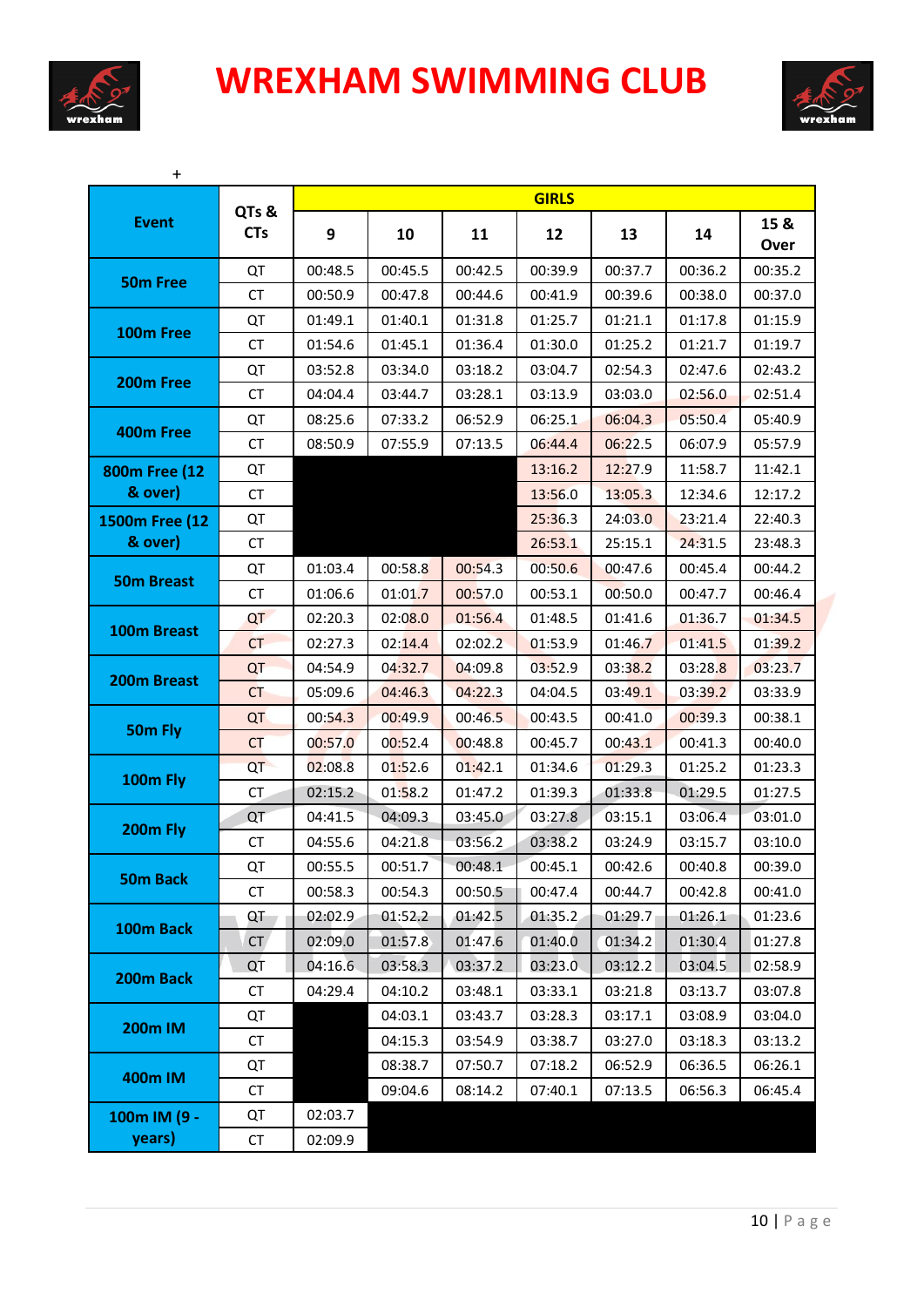



|                            |                     |         |         |         | <b>Boys</b> |         |         |              |
|----------------------------|---------------------|---------|---------|---------|-------------|---------|---------|--------------|
| <b>Event</b>               | QTs &<br><b>CTs</b> | 9       | 10      | 11      | 12          | 13      | 14      | 15 &<br>Over |
| <b>50m Free</b>            | QT                  | 00:48.5 | 00:45.3 | 00:42.3 | 00:39.7     | 00:37.0 | 00:34.4 | 00:32.4      |
|                            | <b>CT</b>           | 00:50.9 | 00:47.6 | 00:44.4 | 00:41.7     | 00:38.8 | 00:36.1 | 00:34.0      |
| 100m Free                  | QT                  | 01:49.0 | 01:39.3 | 01:31.9 | 01:25.7     | 01:19.6 | 01:14.1 | 01:10.1      |
|                            | <b>CT</b>           | 01:54.5 | 01:44.3 | 01:36.5 | 01:30.0     | 01:23.6 | 01:17.8 | 01:13.6      |
| 200m Free                  | QT                  | 03:54.0 | 03:35.4 | 03:19.9 | 03:06.9     | 02:53.9 | 02:41.6 | 02:33.0      |
|                            | <b>CT</b>           | 04:05.7 | 03:46.2 | 03:29.9 | 03:16.2     | 03:02.6 | 02:49.7 | 02:40.6      |
| 400m Free<br>800m Free (12 | QT                  | 08:27.1 | 07:34.5 | 06:59.2 | 06:33.0     | 06:06.9 | 05:42.1 | 05:23.6      |
|                            | <b>CT</b>           | 08:52.5 | 07:57.2 | 07:20.2 | 06:52.6     | 06:25.2 | 05:59.2 | 05:39.8      |
|                            | QT                  |         |         |         | 13:45.5     | 12:47.4 | 11:56.6 | 11:18.0      |
| & over)                    | <b>CT</b>           |         |         |         | 14:26.8     | 13:25.8 | 12:32.4 | 11:51.9      |
| 1500m Free (12             | QT                  |         |         |         | 25:57.2     | 24:13.0 | 22:37.3 | 21:26.8      |
| & over)                    | CT                  |         |         |         | 27:15.1     | 25:25.7 | 23:45.2 | 22:31.1      |
|                            | QT                  | 01:03.1 | 00:58.8 | 00:54.5 | 00:50.8     | 00:46.8 | 00:43.5 | 00:40.9      |
| <b>50m Breast</b>          | <b>CT</b>           | 01:06.3 | 01:01.7 | 00:57.2 | 00:53.3     | 00:49.1 | 00:45.7 | 00:42.9      |
| 100m Breast                | QT                  | 02:21.3 | 02:08.5 | 01:57.5 | 01:49.4     | 01:40.7 | 01:33.5 | 01:28.0      |
|                            | <b>CT</b>           | 02:28.4 | 02:14.9 | 02:03.4 | 01:54.9     | 01:45.7 | 01:38.2 | 01:32.4      |
| 200m Breast                | QT                  | 04:56.1 | 04:35.4 | 04:13.1 | 03:56.4     | 03:38.3 | 03:22.2 | 03:10.7      |
|                            | <b>CT</b>           | 05:10.9 | 04:49.2 | 04:25.8 | 04:08.2     | 03:49.2 | 03:32.3 | 03:20.2      |
| 50m Fly                    | QT                  | 00:54.4 | 00:50.3 | 00:46.5 | 00:43.8     | 00:40.6 | 00:37.6 | 00:35.2      |
|                            | CT                  | 00:57.1 | 00:52.8 | 00:48.8 | 00:46.0     | 00:42.6 | 00:39.5 | 00:37.0      |
|                            | QT                  | 02:08.9 | 01:53.4 | 01:42.7 | 01:35.5     | 01:28.3 | 01:21.7 | 01:16.7      |
| 100m Fly                   | CT                  | 02:15.3 | 01:59.1 | 01:47.8 | 01:40.3     | 01:32.7 | 01:25.8 | 01:20.5      |
|                            | QT                  | 04:42.6 | 04:09.1 | 03:45.8 | 03:30.8     | 03:15.1 | 03:01.0 | 02:48.8      |
| 200m Fly                   | <b>CT</b>           | 04:56.7 | 04:21.6 | 03:57.1 | 03:41.3     | 03:24.9 | 03:10.0 | 02:57.2      |
|                            | QT                  | 00:55.8 | 00:51.8 | 00:48.2 | 00:45.4     | 00:41.9 | 00:39.2 | 00:36.7      |
| 50m Back                   | <b>CT</b>           | 00:58.6 | 00:54.4 | 00:50.6 | 00:47.7     | 00:44.0 | 00:41.2 | 00:38.5      |
| 100m Back                  | QT                  | 02:02.2 | 01:52.5 | 01:42.8 | 01:36.2     | 01:28.9 | 01:22.4 | 01:17.6      |
|                            | СT                  | 02:08.3 | 01:58.1 | 01:47.9 | 01:41.0     | 01:33.3 | 01:26.5 | 01:21.5      |
| 200m Back                  | QT                  | 04:17.5 | 03:58.1 | 03:40.4 | 03:26.4     | 03:11.4 | 02:57.5 | 02:47.5      |
|                            | <b>CT</b>           | 04:30.4 | 04:10.0 | 03:51.4 | 03:36.7     | 03:21.0 | 03:06.4 | 02:55.9      |
| <b>200m IM</b>             | QT                  |         | 04:04.7 | 03:45.8 | 03:31.4     | 03:16.8 | 03:02.0 | 02:51.9      |
|                            | CT                  |         | 04:16.9 | 03:57.1 | 03:42.0     | 03:26.6 | 03:11.1 | 03:00.5      |
|                            | QT                  |         | 08:44.8 | 07:58.6 | 07:27.2     | 06:56.4 | 06:25.7 | 06:03.7      |
| 400m IM                    | CT                  |         | 09:11.0 | 08:22.5 | 07:49.6     | 07:17.2 | 06:45.0 | 06:21.9      |
| 100m IM (9-                | QT                  | 02:03.1 |         |         |             |         |         |              |
| years)                     | CT                  | 02:09.3 |         |         |             |         |         |              |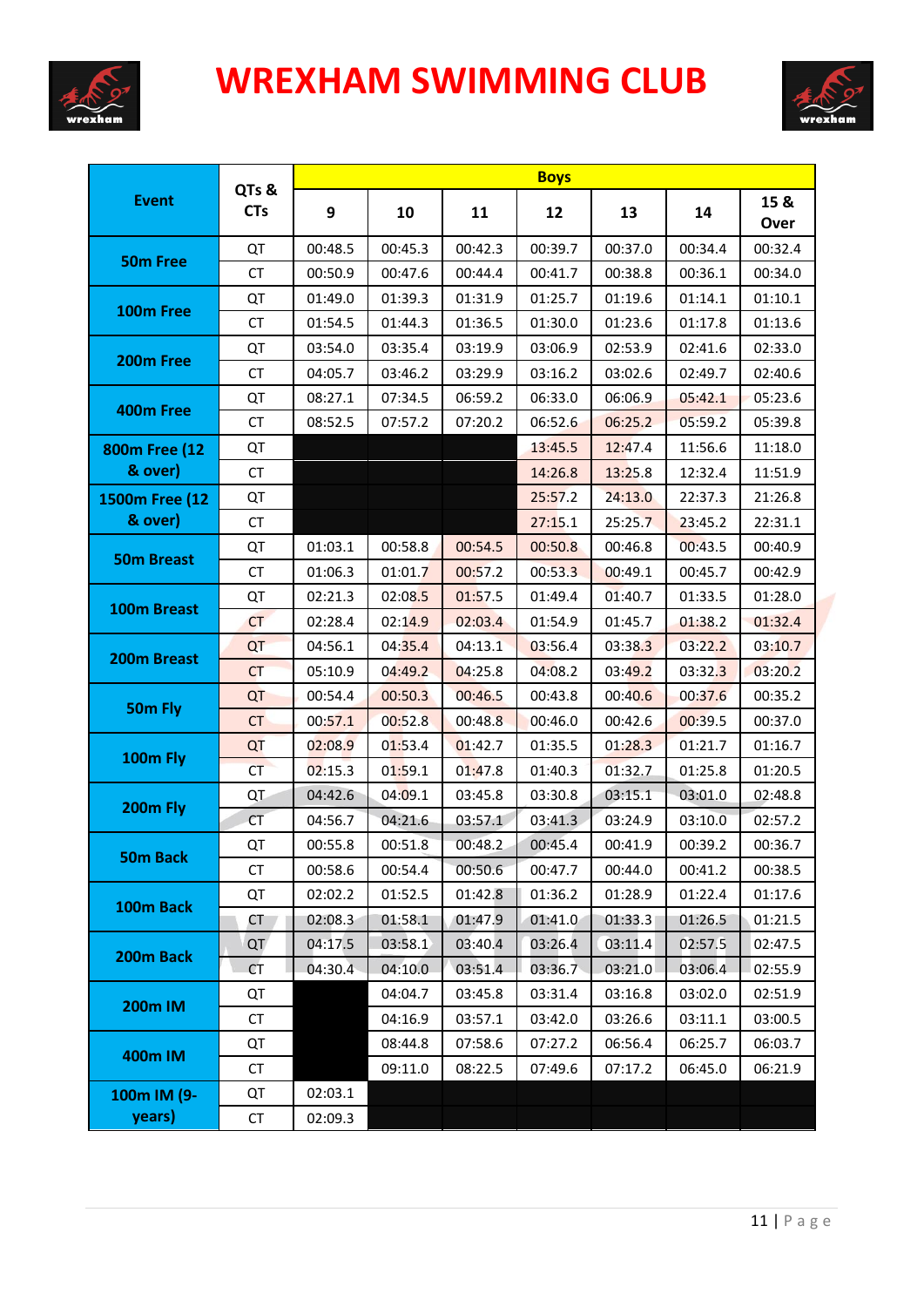



#### **COACHES PASSES**

Coaches passes are £12 (2-day pass)**,** to include programmes and results sheets.

Coach passes must be ordered in advance using this form and returned to **loubyrw71@gmail.com** 

Passes must always be worn when poolside or in the changing areas. Poolside access will be restricted to competitors, officials and coaches with passes.

It is the responsibility of the visiting clubs to make sure all Coaches/Team Managers who will be poolside are DBS checked.

Club:

| <b>Full Name</b>                      | <b>Full Name</b>                      |  |
|---------------------------------------|---------------------------------------|--|
| Position (e.g. Coach,<br>Parent etc.) | Position (e.g. Coach,<br>Parent etc.) |  |
| <b>Address</b>                        | <b>Address</b>                        |  |
| Tel. No.                              | Tel. No.                              |  |
| <b>Email address</b>                  | <b>Email address</b>                  |  |
| WASA/ASA No.                          | <b>WASA/ASA No.</b>                   |  |
| <b>DBS Number</b>                     | <b>DBS Number</b>                     |  |

| <b>Full Name</b>                      | <b>Full Name</b>                      |  |
|---------------------------------------|---------------------------------------|--|
| Position (e.g. Coach,<br>Parent etc.) | Position (e.g. Coach,<br>Parent etc.) |  |
| <b>Address</b>                        | <b>Address</b>                        |  |
| Tel. No.                              | Tel. No.                              |  |
| <b>Email address</b>                  | <b>Email address</b>                  |  |
| WASA/ASA No.                          | WASA/ASA No.                          |  |
| <b>DBS Number</b>                     | <b>DBS Number</b>                     |  |